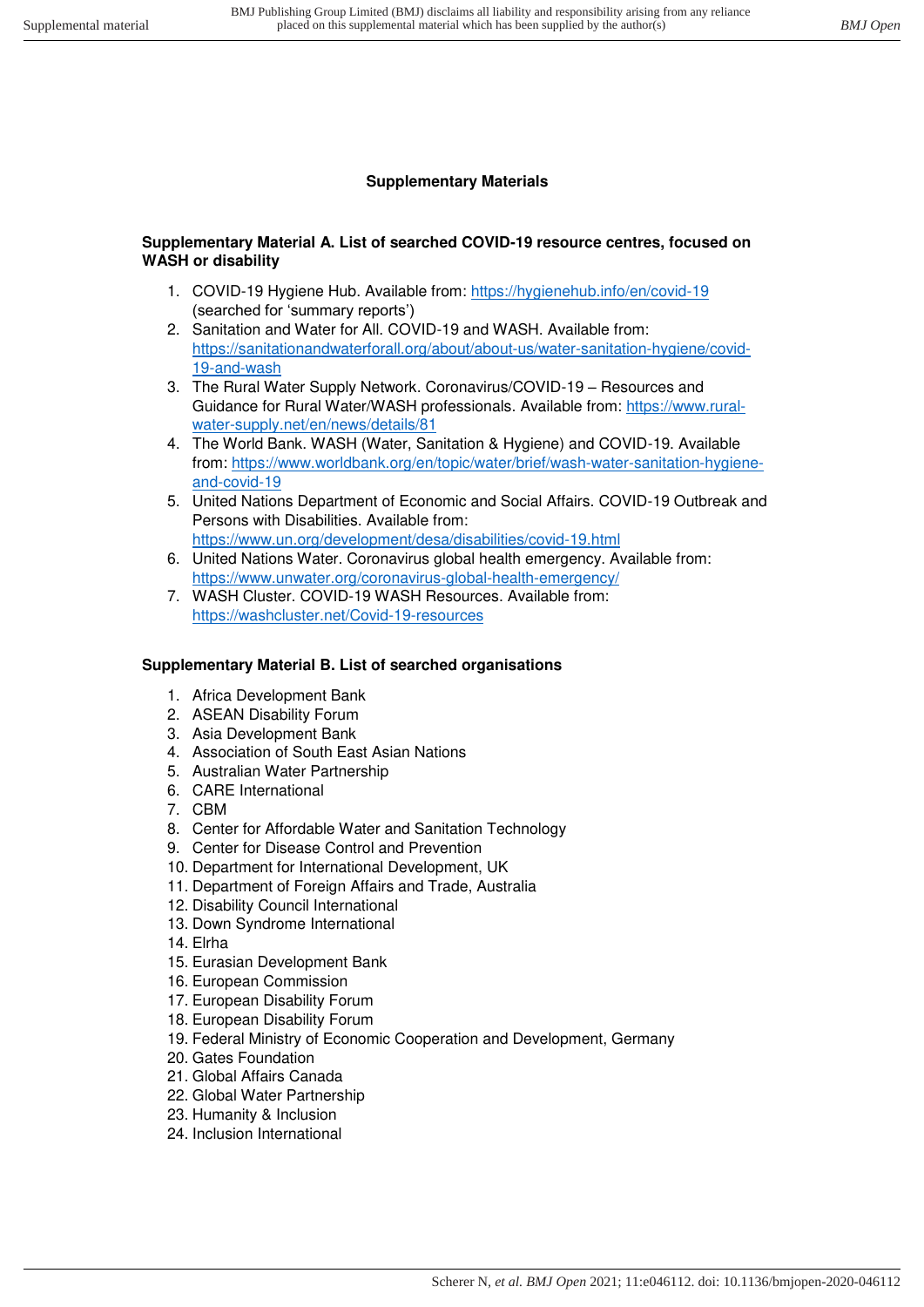- 25. Inclusion International/Europe
- 26. Inter-Agency Standing Committee
- 27. International Disability Alliance
- 28. International Federation for Spina Bifida and Hydrocephalus
- 29. International Federation of Hard of Hearing People
- 30. International Organization of Migration
- 31. International Water Association
- 32. International Water Management Institute
- 33. IRC WASH
- 34. Japan International Co-operation Agency
- 35. Leonard Cheshire
- 36. Lifewater International
- 37. Pacific Disability Forum
- 38. PSI: WASH
- 39. Sanitation and Water for All
- 40. Sightsavers
- 41. Swedish International Development Agency
- 42. Tearfund
- 43. United Nations Children's Fund
- 44. United Nations Educational, Scientific and Cultural Organization
- 45. United Nations Entity for Gender Equality and the Empowerment of Women
- 46. United Nations High Commissioner for Refugees
- 47. United Nations Partnership on the Rights of Persons with Disabilities
- 48. United Nations Water
- 49. United States Agency for International Development
- 50. Water and Sanitation Program
- 51. Water for Women Partnership
- 52. Water Supply and Sanitation Collaborative Council
- 53. Water.org
- 54. WaterAid
- 55. Winrock International
- 56. World Bank
- 57. World Blind Union
- 58. World Food Programme
- 59. World Health Organization
- 60. World Vision
- 61. World Water Council

## **Supplementary Material C. Included WASH documentation for analysis**

- 1. COVID-19 Hygiene Hub. Considering disability and ageing in COVID-19 hygiene promotion programmes. Available from: [https://resources.hygienehub.info/en/articles/4097594-summary-report-on](https://resources.hygienehub.info/en/articles/4097594-summary-report-on-considering-disability-in-covid-19-hygiene-programmes)[considering-disability-in-covid-19-hygiene-programmes](https://resources.hygienehub.info/en/articles/4097594-summary-report-on-considering-disability-in-covid-19-hygiene-programmes)
- 2. COVID-19 Hygiene Hub. Summary report on considering gender in COVID-19 hygiene promotion programmes. Available from: [https://resources.hygienehub.info/en/articles/3994763-summary-report-on](https://resources.hygienehub.info/en/articles/3994763-summary-report-on-considering-gender-in-covid-19-hygiene-promotion-programmes)[considering-gender-in-covid-19-hygiene-promotion-programmes](https://resources.hygienehub.info/en/articles/3994763-summary-report-on-considering-gender-in-covid-19-hygiene-promotion-programmes)
- 3. COVID-19 Hygiene Hub. Summary report on COVID-19 control strategies for opening schools. Available from: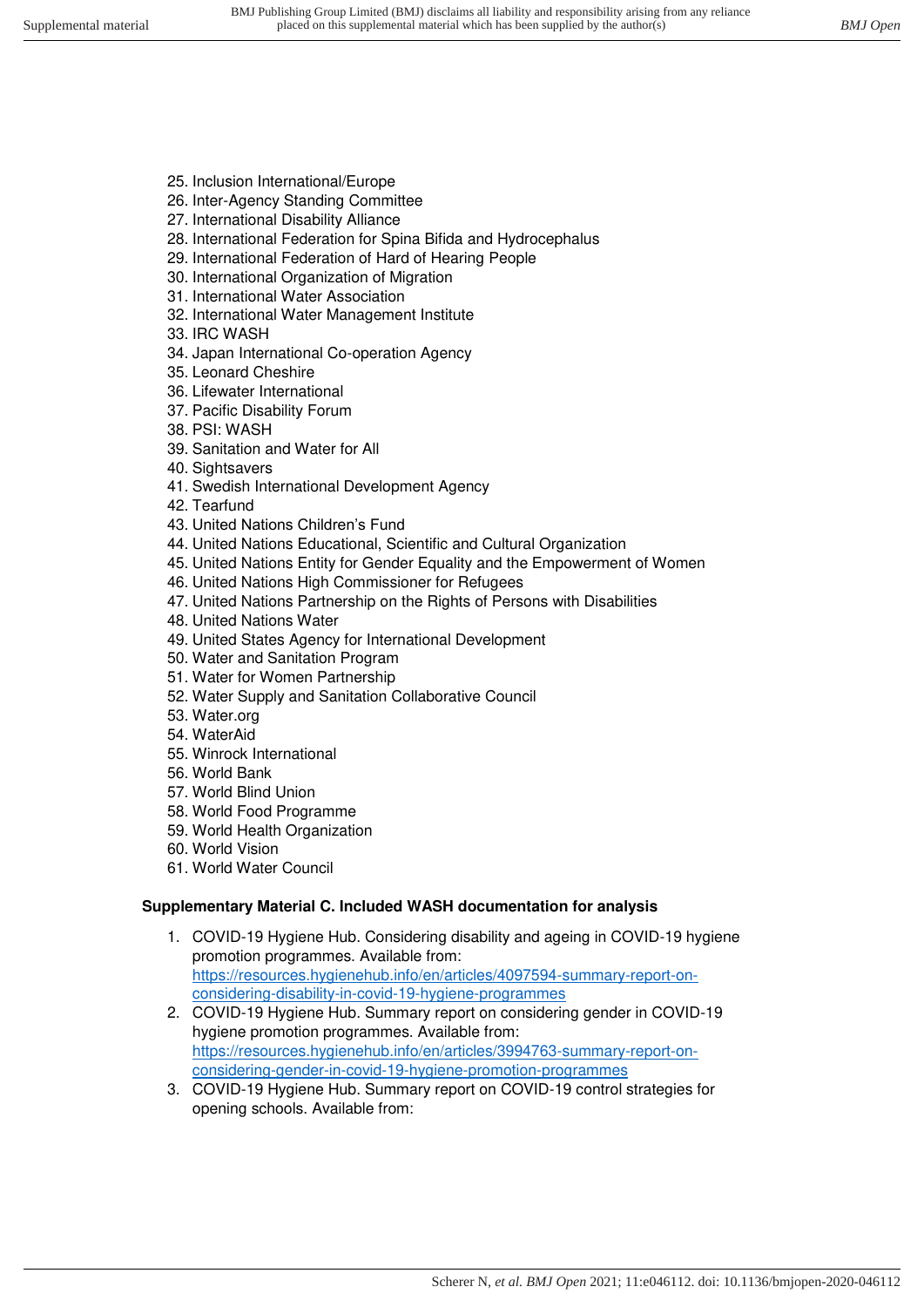[https://resources.hygienehub.info/en/articles/4101789-summary-report-on-covid-19](https://resources.hygienehub.info/en/articles/4101789-summary-report-on-covid-19-control-strategies-for-opening-schools) [control-strategies-for-opening-schools](https://resources.hygienehub.info/en/articles/4101789-summary-report-on-covid-19-control-strategies-for-opening-schools) 

- 4. COVID-19 Hygiene Hub. Summary Report on COVID-19 response in rural settings. Available from: [https://resources.hygienehub.info/en/articles/4317007-summary](https://resources.hygienehub.info/en/articles/4317007-summary-report-on-covid-19-response-in-rural-settings)[report-on-covid-19-response-in-rural-settings](https://resources.hygienehub.info/en/articles/4317007-summary-report-on-covid-19-response-in-rural-settings)
- 5. COVID-19 Hygiene Hub. Summary report on doing community engagement at a distance. Available from: [https://resources.hygienehub.info/en/articles/4028628](https://resources.hygienehub.info/en/articles/4028628-summary-report-on-doing-community-engagement-at-a-distance) [summary-report-on-doing-community-engagement-at-a-distance](https://resources.hygienehub.info/en/articles/4028628-summary-report-on-doing-community-engagement-at-a-distance)
- 6. COVID-19 Hygiene Hub. Summary report on the production and distribution of communications materials. Available from: [https://resources.hygienehub.info/en/articles/4228079-summary-report-on-the](https://resources.hygienehub.info/en/articles/4228079-summary-report-on-the-production-and-distribution-of-communications-materials)[production-and-distribution-of-communications-materials](https://resources.hygienehub.info/en/articles/4228079-summary-report-on-the-production-and-distribution-of-communications-materials)
- 7. Global Water Partnership (April 2020). COVID 19: Call from Global Water Partnership West Africa (GWP-WA) for the fight against the pandemic. Available from: [https://www.gwp.org/en/GWP-West-Africa/WE-ACT/News--Events/covid-19](https://www.gwp.org/en/GWP-West-Africa/WE-ACT/News--Events/covid-19-call-from-global-water-partnership-west-africa/) [call-from-global-water-partnership-west-africa/](https://www.gwp.org/en/GWP-West-Africa/WE-ACT/News--Events/covid-19-call-from-global-water-partnership-west-africa/)
- 8. HelpAge International. Principles of WASH in response to COVID-19. Available from: [https://www.helpage.org/what-we-do/coronavirus-covid19/principles-of-wash-in](https://www.helpage.org/what-we-do/coronavirus-covid19/principles-of-wash-in-response-to-covid19/)[response-to-covid19/](https://www.helpage.org/what-we-do/coronavirus-covid19/principles-of-wash-in-response-to-covid19/)
- 9. Institute of Development Studies (June 2020). Handwashing Compendium for Low Resource Settings: A Living Document. Available from: [https://www.ids.ac.uk/publications/handwashing-compendium-for-low-resource](https://www.ids.ac.uk/publications/handwashing-compendium-for-low-resource-settings-a-living-document/)[settings-a-living-document/](https://www.ids.ac.uk/publications/handwashing-compendium-for-low-resource-settings-a-living-document/)
- 10. International Labour Organization (May 2020). Technical note on water, sanitation and hygiene (WASH) interventions in response to COVID-19. Available from: [https://socialprotection.org/discover/publications/technical-note-water-sanitation-and](https://socialprotection.org/discover/publications/technical-note-water-sanitation-and-hygiene-wash-interventions-response-covid)[hygiene-wash-interventions-response-covid](https://socialprotection.org/discover/publications/technical-note-water-sanitation-and-hygiene-wash-interventions-response-covid)
- 11. Sanitation and Water for All (April 2020). COVID-19 and Water, sanitation and hygiene: Messages for policy-makers. Available from: [https://sanitationandwaterforall.org/sites/default/files/2020-](https://sanitationandwaterforall.org/sites/default/files/2020-04/SWA%20messages%20on%20COVID-19.pdf) [04/SWA%20messages%20on%20COVID-19.pdf](https://sanitationandwaterforall.org/sites/default/files/2020-04/SWA%20messages%20on%20COVID-19.pdf)
- 12. Sanitation and Water for All (April 2020). Water, sanitation and hygiene: world leaders call for action on COVID-19. Available from: [https://sanitationandwaterforall.org/sites/default/files/2020-](https://sanitationandwaterforall.org/sites/default/files/2020-05/Leaders%20statement%20COVID%2019%20SWA_FINAL_Tracked%20changes.pdf) [05/Leaders%20statement%20COVID%2019%20SWA\\_FINAL\\_Tracked%20changes.](https://sanitationandwaterforall.org/sites/default/files/2020-05/Leaders%20statement%20COVID%2019%20SWA_FINAL_Tracked%20changes.pdf) [pdf](https://sanitationandwaterforall.org/sites/default/files/2020-05/Leaders%20statement%20COVID%2019%20SWA_FINAL_Tracked%20changes.pdf)
- 13. Sanitation and Water for All (May 2020). COVID-19 and WASH: Mitigating the socioeconomic impacts on the Water, Sanitation and Hygiene (WASH) Sector. Available from: [https://sanitationandwaterforall.org/sites/default/files/2020-](https://sanitationandwaterforall.org/sites/default/files/2020-06/COVID%2019%20WASH%20Advocacy_Final-GWC-SWA.pdf) [06/COVID%2019%20WASH%20Advocacy\\_Final-GWC-SWA.pdf](https://sanitationandwaterforall.org/sites/default/files/2020-06/COVID%2019%20WASH%20Advocacy_Final-GWC-SWA.pdf)
- 14. United Nations Children's Fund (April 2020). Mitigating the Impacts of COVID-19 on Menstrual Health and Hygiene. Available from: [https://www.unicef.org/media/69696/file/UNICEF-Brief-Mitigating-the-impacts-of-](https://www.unicef.org/media/69696/file/UNICEF-Brief-Mitigating-the-impacts-of-COVID-19-on-menstrual-health-and-hygiene.pdf)[COVID-19-on-menstrual-health-and-hygiene.pdf](https://www.unicef.org/media/69696/file/UNICEF-Brief-Mitigating-the-impacts-of-COVID-19-on-menstrual-health-and-hygiene.pdf)
- 15. United Nations Children's Fund (April 2020). Understanding hygiene promotion in the context of the coronavirus disease (COVID-19) outbreak. Available from: [https://www.unicef.org/media/66401/file/WASH-COVID-19-hygiene-programming](https://www.unicef.org/media/66401/file/WASH-COVID-19-hygiene-programming-guidance-2020.pdf)[guidance-2020.pdf](https://www.unicef.org/media/66401/file/WASH-COVID-19-hygiene-programming-guidance-2020.pdf)
- 16. United Nations Children's Fund (March 2020). Monitoring and mitigating the secondary impacts of the coronavirus disease (COVID-19) pandemic on WASH services availability and access. Available from: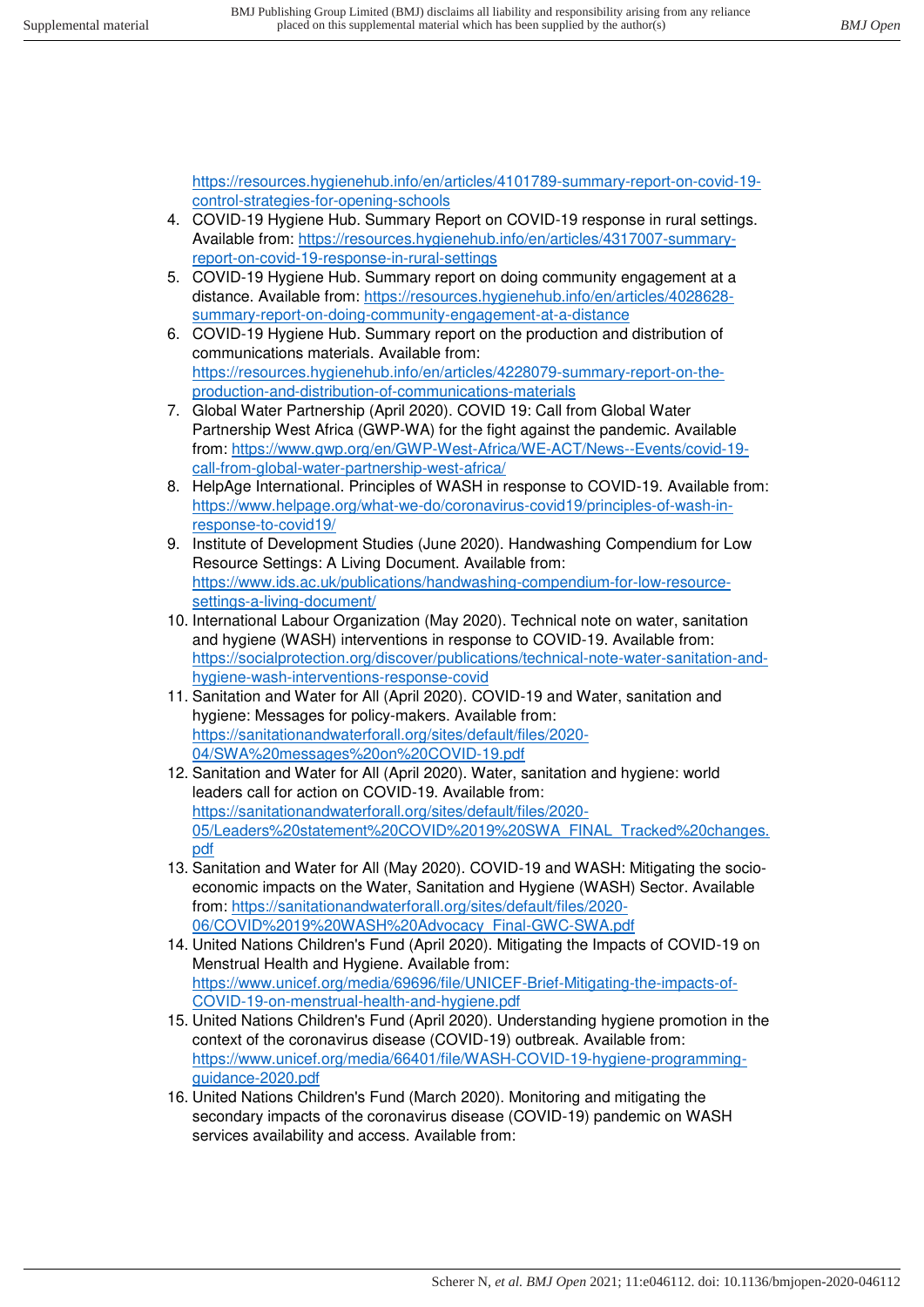[https://www.unicef.org/media/66416/file/WASH-COVID-19-monitoring-and-mitigating](https://www.unicef.org/media/66416/file/WASH-COVID-19-monitoring-and-mitigating-secondary-impacts-2020.pdf)[secondary-impacts-2020.pdf](https://www.unicef.org/media/66416/file/WASH-COVID-19-monitoring-and-mitigating-secondary-impacts-2020.pdf) 

- 17. United Nations Children's Fund (March 2020). WASH and infection prevention and control measures in schools. Available from: [https://www.unicef.org/media/66091/file/UNICEF-WASH-COVID-19-prevention](https://www.unicef.org/media/66091/file/UNICEF-WASH-COVID-19-prevention-response-overarching.pdf)[response-overarching.pdf](https://www.unicef.org/media/66091/file/UNICEF-WASH-COVID-19-prevention-response-overarching.pdf)
- 18. United Nations Children's Fund (March 2020). WASH and infection prevention and control in health-care facilities. Available from: [https://www.unicef.org/media/66386/file/WASH-COVID-19-infection-prevention-and](https://www.unicef.org/media/66386/file/WASH-COVID-19-infection-prevention-and-control-in-health-care-facilities-2020.pdf)[control-in-health-care-facilities-2020.pdf](https://www.unicef.org/media/66386/file/WASH-COVID-19-infection-prevention-and-control-in-health-care-facilities-2020.pdf)
- 19. United Nations Children's Fund (March 2020). WASH Programme contribution to coronavirus disease (COVID-19) prevention and response. Available from: [https://www.unicef.org/media/66091/file/UNICEF-WASH-COVID-19-prevention](https://www.unicef.org/media/66091/file/UNICEF-WASH-COVID-19-prevention-response-overarching.pdf)[response-overarching.pdf](https://www.unicef.org/media/66091/file/UNICEF-WASH-COVID-19-prevention-response-overarching.pdf)
- 20. United Nations Children's Fund (May 2020). WASH and infection prevention and control in households and public spaces. Available from: [https://www.unicef.org/media/66371/file/WASH-COVID-19-infection-prevention-and](https://www.unicef.org/media/66371/file/WASH-COVID-19-infection-prevention-and-control-in-households-and-communities-2020.pdf)[control-in-households-and-communities-2020.pdf](https://www.unicef.org/media/66371/file/WASH-COVID-19-infection-prevention-and-control-in-households-and-communities-2020.pdf)
- 21. United Nations High Commissioner for Refugees (March 2020). Technical WASH Guidance for COVID-19 Preparedness and Response. Available from: [https://wash.unhcr.org/download/technical-wash-guidance-for-covid-19](https://wash.unhcr.org/download/technical-wash-guidance-for-covid-19-preparedness-and-response-unhcr/) [preparedness-and-response-unhcr/](https://wash.unhcr.org/download/technical-wash-guidance-for-covid-19-preparedness-and-response-unhcr/)
- 22. United Nations Human Settlements Programme (May 2020). Interim technical note on water, sanitation and hygiene for COVID-19 response in slums and informal urban settlements. Available from: [https://unhabitat.org/sites/default/files/2020/05/un](https://unhabitat.org/sites/default/files/2020/05/un-habitat-unicef_wash_technical_note-_urban_wash_for_covid_in_informal_settlements.pdf?utm_source=GWOPA+Contacts&utm_campaign=45d9bbebb4-EMAIL_CAMPAIGN_2019_10_11_06_52_COPY_01&utm_medium=email&utm_term=0_f0eee763a2-45d9bbebb4-274550253)habitat-unicef wash technical noteurban\_wash\_for\_covid\_in\_informal\_settlements.pdf?utm\_source=GWOPA+Contact

[s&utm\\_campaign=45d9bbebb4-](https://unhabitat.org/sites/default/files/2020/05/un-habitat-unicef_wash_technical_note-_urban_wash_for_covid_in_informal_settlements.pdf?utm_source=GWOPA+Contacts&utm_campaign=45d9bbebb4-EMAIL_CAMPAIGN_2019_10_11_06_52_COPY_01&utm_medium=email&utm_term=0_f0eee763a2-45d9bbebb4-274550253) [EMAIL\\_CAMPAIGN\\_2019\\_10\\_11\\_06\\_52\\_COPY\\_01&utm\\_medium=email&utm\\_term](https://unhabitat.org/sites/default/files/2020/05/un-habitat-unicef_wash_technical_note-_urban_wash_for_covid_in_informal_settlements.pdf?utm_source=GWOPA+Contacts&utm_campaign=45d9bbebb4-EMAIL_CAMPAIGN_2019_10_11_06_52_COPY_01&utm_medium=email&utm_term=0_f0eee763a2-45d9bbebb4-274550253) [=0\\_f0eee763a2-45d9bbebb4-274550253](https://unhabitat.org/sites/default/files/2020/05/un-habitat-unicef_wash_technical_note-_urban_wash_for_covid_in_informal_settlements.pdf?utm_source=GWOPA+Contacts&utm_campaign=45d9bbebb4-EMAIL_CAMPAIGN_2019_10_11_06_52_COPY_01&utm_medium=email&utm_term=0_f0eee763a2-45d9bbebb4-274550253) 

- 23. WASH Cluster (April 2020). Global Wash Cluster COVID 19 Response Guidance Note. Available from: [https://washcluster.net/sites/default/files/inline](https://washcluster.net/sites/default/files/inline-files/GWC_Guidance_COVID%2019_Final.pdf)files/GWC\_Guidance\_COVID%2019\_Final.pdf
- 24. WASH Cluster (April 2020). Global Wash Cluster COVID 19 Response Guidance Note #02. Available from: <https://reliefweb.int/sites/reliefweb.int/files/resources/77615.pdf>
- 25. Water For Women (June 2020). Disability inclusion and COVID-19: Guidance for WASH delivery. Available from: [https://www.waterforwomenfund.org/en/learning-and](https://www.waterforwomenfund.org/en/learning-and-resources/resources/KL/WfW-CBM-Guidance-Note_COVID-19-WASH-Disability-Inclusion_FINAL.pdf)[resources/resources/KL/WfW-CBM-Guidance-Note\\_COVID-19-WASH-Disability-](https://www.waterforwomenfund.org/en/learning-and-resources/resources/KL/WfW-CBM-Guidance-Note_COVID-19-WASH-Disability-Inclusion_FINAL.pdf)Inclusion\_FINAL.pdf
- 26. Water Supply & Sanitation Collaborative Council (May 2020). Programming Guidance on Menstrual Health and Hygiene in COVID-19 Response. Available from: [https://www.wsscc.org/media/resources/programming-guidance-menstrual-health](https://www.wsscc.org/media/resources/programming-guidance-menstrual-health-and-hygiene-covid-19-response)[and-hygiene-covid-19-response](https://www.wsscc.org/media/resources/programming-guidance-menstrual-health-and-hygiene-covid-19-response)
- 27. World Health Organization (April 2020). Recommendations to Member States to improve hand hygiene practices to help prevent the transmission of the COVID-19 virus. Available from: [https://www.who.int/publications/i/item/recommendations-to](https://www.who.int/publications/i/item/recommendations-to-member-states-to-improve-hand-hygiene-practices-to-help-prevent-the-transmission-of-the-covid-19-virus)[member-states-to-improve-hand-hygiene-practices-to-help-prevent-the-transmission](https://www.who.int/publications/i/item/recommendations-to-member-states-to-improve-hand-hygiene-practices-to-help-prevent-the-transmission-of-the-covid-19-virus)[of-the-covid-19-virus](https://www.who.int/publications/i/item/recommendations-to-member-states-to-improve-hand-hygiene-practices-to-help-prevent-the-transmission-of-the-covid-19-virus)
- 28. World Health Organization (July 2020). Water, sanitation, hygiene, and waste management for SARS-CoV-2, the virus that causes COVID-19. Available from: